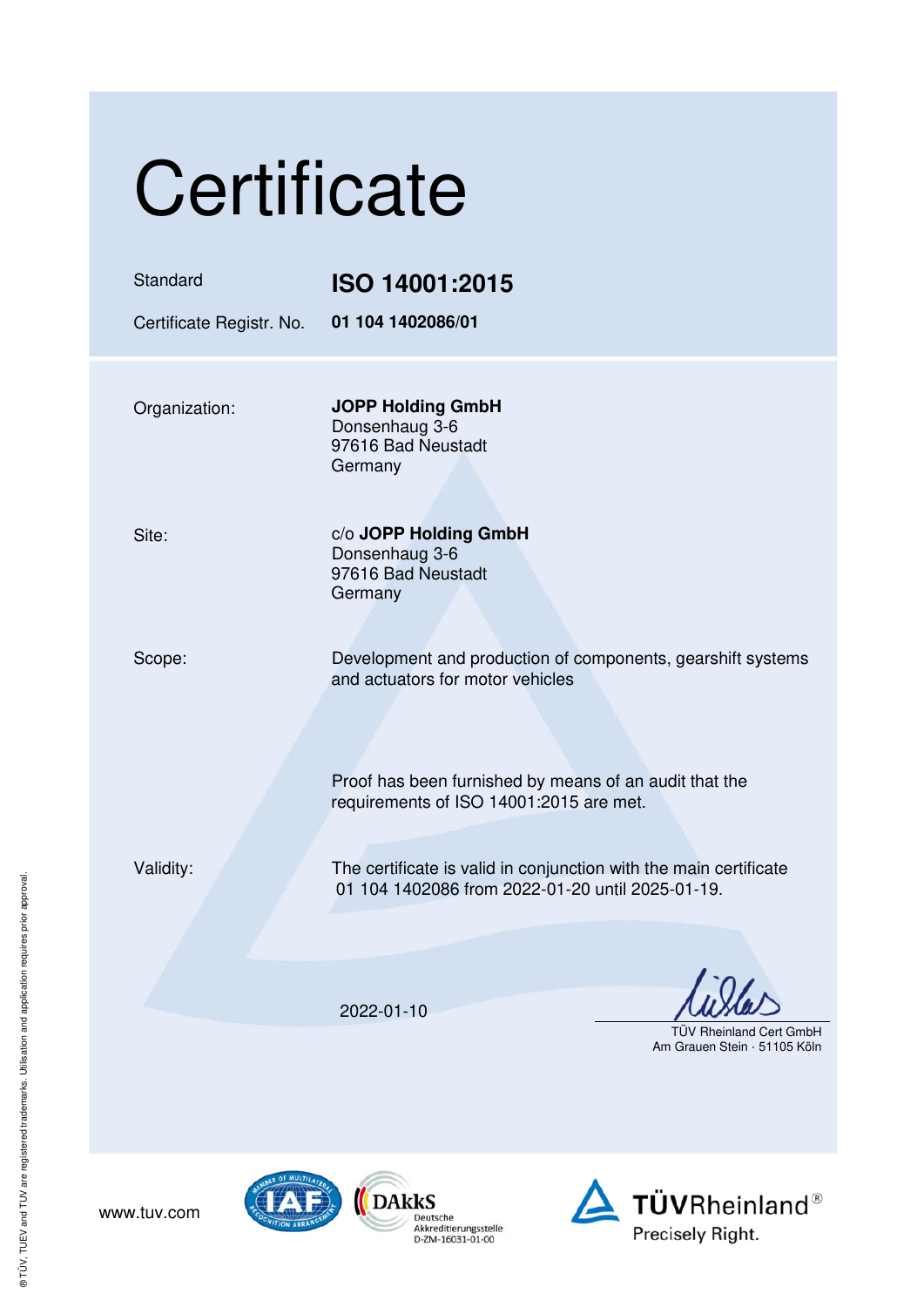## Annex to certificate

Standard **ISO 14001:2015** 

Certificate Registr. No. **01 104 1402086** 

| No. | Location                                                                                       | <b>Scope</b>                                                                                                      |
|-----|------------------------------------------------------------------------------------------------|-------------------------------------------------------------------------------------------------------------------|
| /01 | c/o JOPP Holding GmbH<br>Donsenhaug 3-6<br>97616 Bad Neustadt<br>Germany                       | Development and production of components,<br>gearshift systems and actuators for motor<br>vehicles                |
| /02 | c/o Jopp Automotive GmbH<br>(Werk 3)<br>Gartenstr, 14<br>97616 Bad Neustadt<br>Germany         | Development and production of components,<br>gearshift systems and actuators for motor<br>vehicles                |
| /05 | c/o Jopp Plastics Technology<br>GmbH<br>Veynaustr. 8<br>53894 Mechernich<br>Germany            | Development and production of plastic and<br>metal components for lubricating-, cooling- and<br>gearshift systems |
| /06 | c/o Jopp Automotive s.r.o.<br>Prumyslová 2047<br>59401 Velké Meziřičí<br><b>Czech Republic</b> | Design and manufacturing of plastic parts,<br>metal parts and shift systems                                       |
| /07 | c/o Jopp Interior Hungary Kft.<br>Rèkasi út 94<br>5000 Szolnok<br>Hungary                      | Design and manufacturing of gearshift systems<br>and interior parts                                               |

Page 1 of 3

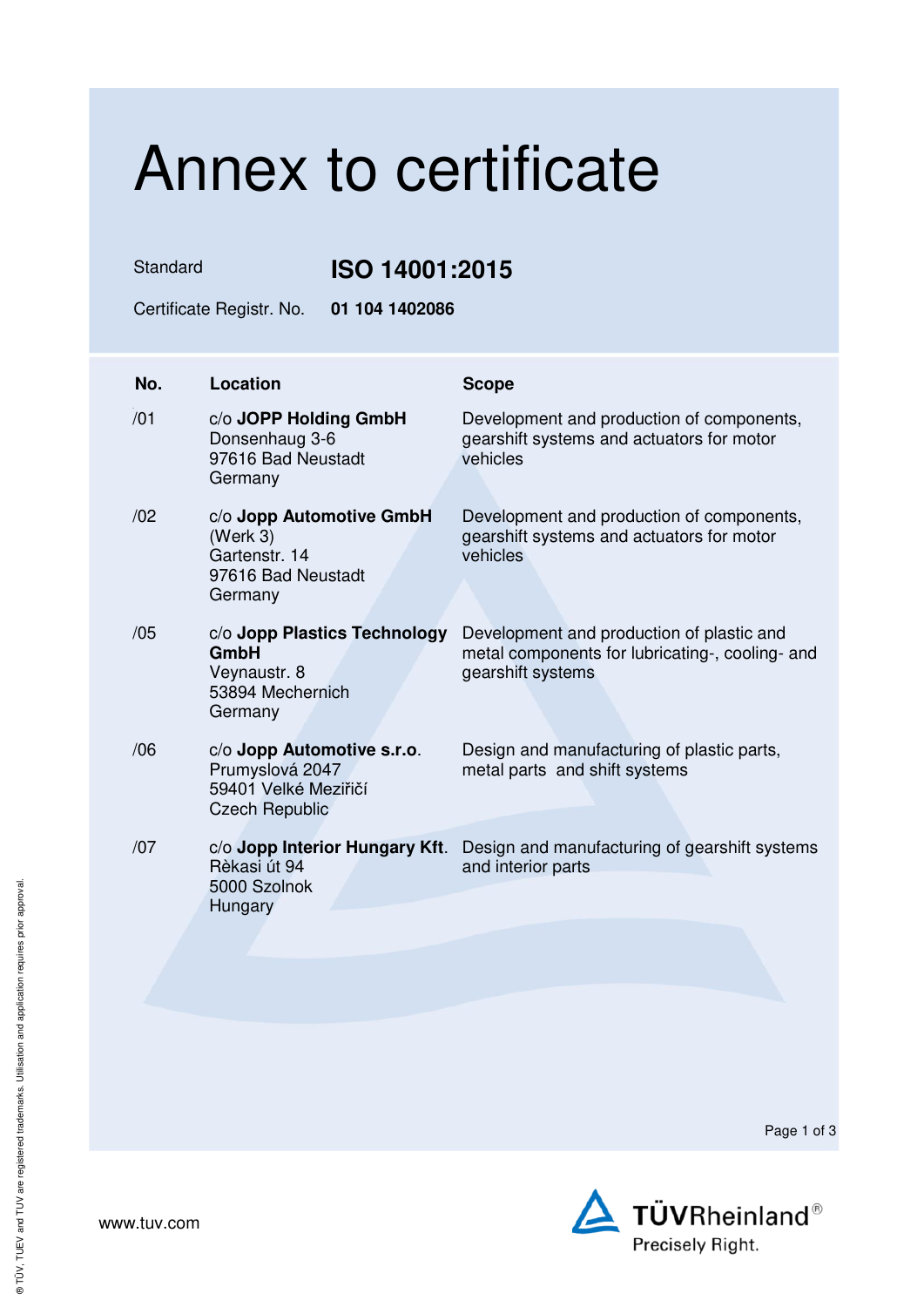# Annex to certificate

Standard **ISO 14001:2015** 

Certificate Registr. No. **01 104 1402086** 

- /08 c/o **Jopp Technology (Suzhou) Co. Ltd**. 3# plant, No. 96 Weixi Road Weiting Town Suzhou Industrial Park 215122 Suzhou, Jiangsu Province P.R. China
- /10 c/o **JOPP Automotive GmbH** Kastanienallee 11 97616 Bad Neustadt Germany
- /11 c/o **Jopp Automotive GmbH** Werk 2 Donsenhaug 3-6 97616 Bad Neustadt Germany
- /12 c/o **JOPP Automotive s.r.o**. Hrotovická – Prumyslova zona 188 674 01 Třebíč Czech Republic
- /13 c/o **IFSYS Integrated Feeding Systems GmbH** Am Weißen Kreuz 5 97633 Großbardorf **Germany**

Design and production of machining parts, injection parts and assembling components for transmissions

Development and production of components, gearshift systems and actuators for motor vehicles

Development and production of components, gearshift systems and actuators for motor vehicles

Design and manufacturing of plastic parts, metal parts and shift systems

Development and manufacture of customerspecific parts feeding and palletizing technology for process automation, expanded by measuring and testing systems as well as screwing and joining technology

Page 2 of 3